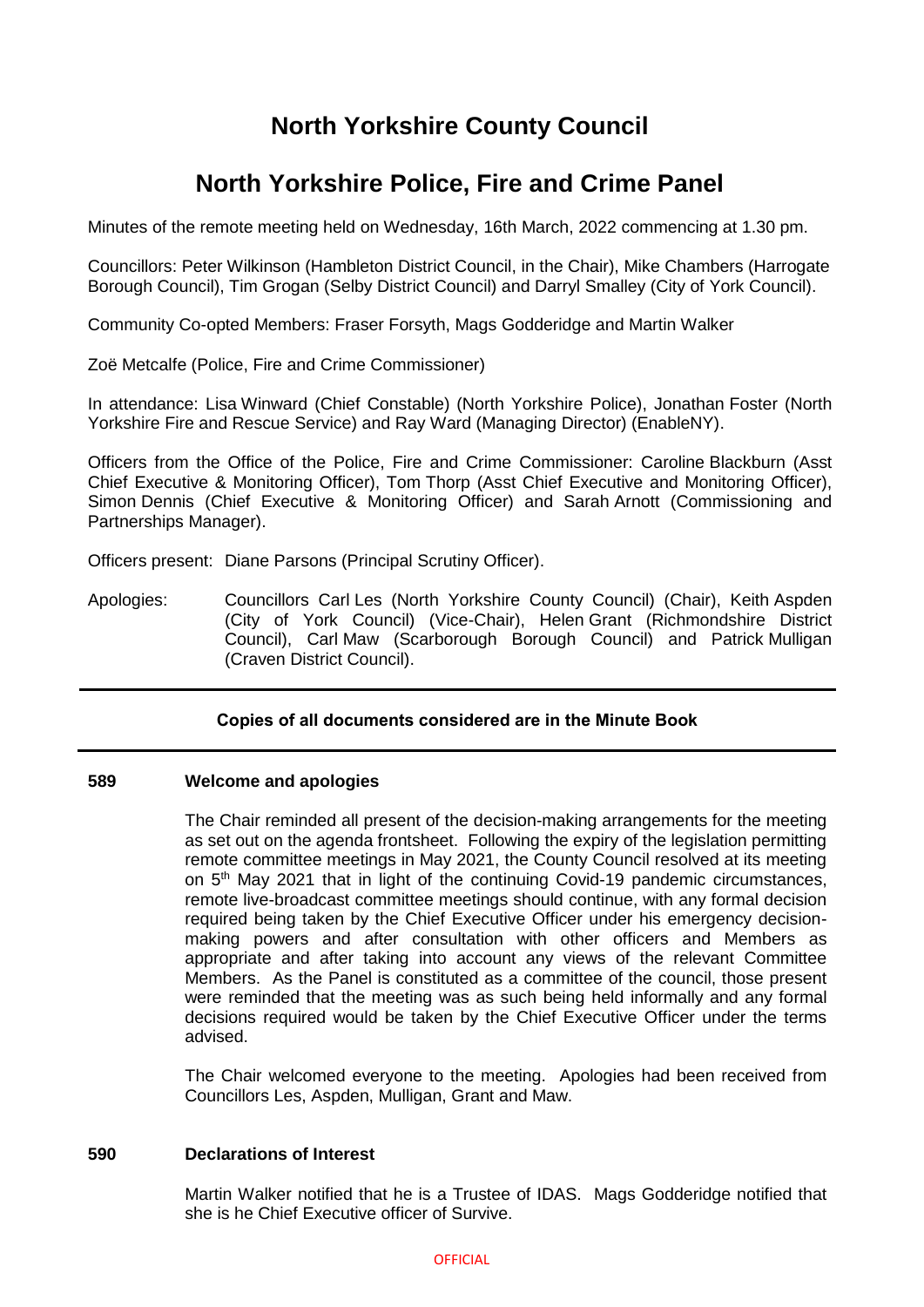## **591 Minutes of the Informal Panel Meeting held on 7th February 2022**

## **Resolved – that the following be referred to the Chief Executive Officer for consideration under his emergency delegated powers:-**

That the minutes of the meeting held on  $7<sup>th</sup>$  February 2022, having been printed and circulated, be taken as read and confirmed and signed by the Chairman as a correct record.

## **592 Public Questions or Statements to the Panel**

The Panel were advised that no public questions or statements had been received.

## **593 Members' Questions**

In response to a Member question regarding increasing bike thefts, the Commissioner highlighted that she is looking to integrate work to help tackle this issue into her key plans and that she would also be happy to hear further about specific concerns.

The Commissioner was asked to outline any external stakeholder meetings or facilitated training as part of her induction to her role and this focussed in particular on support via the national association of police and crime commissioners (APCC).

Members also raised concerns regarding recent national reporting that North Yorkshire has one of the lowest clear-up rates in relation to fraud. The Chief Constable provided further context around how reports of fraud are handled and offered to provide a briefing session for Panel outside of the meeting.

## **594 The legal framework and guidance for Panels in relation to review of the draft Plans**

## **Resolved –**

That the guidance provided is noted by the Panel.

## **595 Overview of the draft Police and Crime Plan and Fire and Rescue Plans 2021/24**

The Commissioner highlighted that in preparing both draft Plans, she wanted to ensure a degree of continuity but also a realistic vision for the term. Public feedback has shaped the priorities but the Plans are in draft only and the Commissioner welcomed the Panel's feedback.

# **Resolved –**

That the Panel notes the covering report and update provided.

# **596 The Draft Police and Crime Plan 2021/24**

Considered –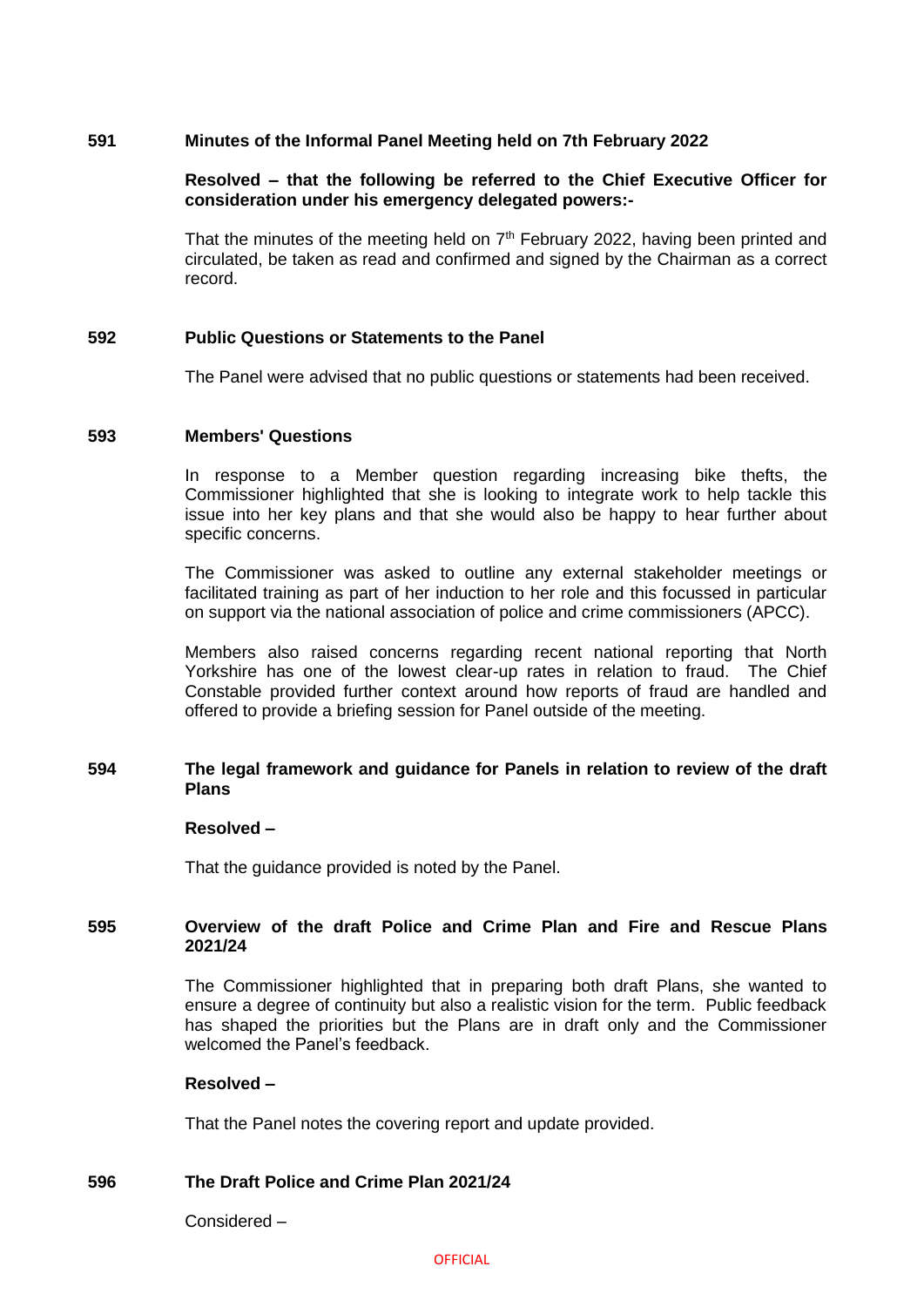The Commissioner's draft Police and Crime Plan 2022/25.

Panel members acknowledged the time constraints under which the Commissioner and her team have had to work to produce mature drafts of both Plans. Members also commended the Commissioner's acknowledgment in both draft Plans of the need to restore public trust and confidence in the Office of Commissioner over the next few years.

However, the Commissioner was advised that her own personal focus and passion for the role had not been as strongly reflected in both drafts as may have been expected.

A key point of Panel feedback was that while the aspirations and key objectives of both the draft Police and Crime Plan and Fire and Rescue Plan are tonally appropriate and set a broader direction of travel for the services, the absence of specific performance targets or benchmarks undermines the efficacy and impact of the draft Plans. The Commissioner agreed to review the presentation of the Plans in this regard.

Some specific observations and/or recommendations were made for the draft Police and Crime Plan as follows:

- Making explicit reference to sexual violence in the context of improving outcomes for victims, in order to render it more 'visible', in particular at Outcome 1a and at page 18 (under "hidden harms");
- Fraud is becoming one of the most prominent crimes; as such the draft would benefit from more emphasis to help explain what is being done to tackle fraud;
- The draft should fully convey the importance of police being responsive to calls from the public; not only via handling of calls for service but also through the actual response deployed within communities;
- Public safety should be viewed as a 24-hour partnership issue in areas such as York city centre and should not be viewed as linked solely to the nighttime economy.

The Commissioner thanked the Panel for their feedback and offered to engage further with individual Members on the points raised after the meeting. On this basis, the Panel agreed that it was happy to recommend approval of the draft Police and Crime Plan 2022/25.

## **Resolved – that the following be referred to the Chief Executive Officer for consideration under his emergency delegated powers:-**

That the Panel approves the Commissioner's draft Police and Crime Plan 2022/25, subject to the Commissioner's further consideration of the Panel's recommendations.

# **597 The Draft Fire and Rescue Plan 2021/24**

## Considered –

The Commissioner's draft Fire and Rescue Plan 2022/25.

The Panel's broader comments around the content and presentation of the draft Police and Crime Plan also applied to the draft Fire and Rescue Plan; in particular that in order to effectively measure progress, performance targets or benchmarks needed to be incorporated within the objectives.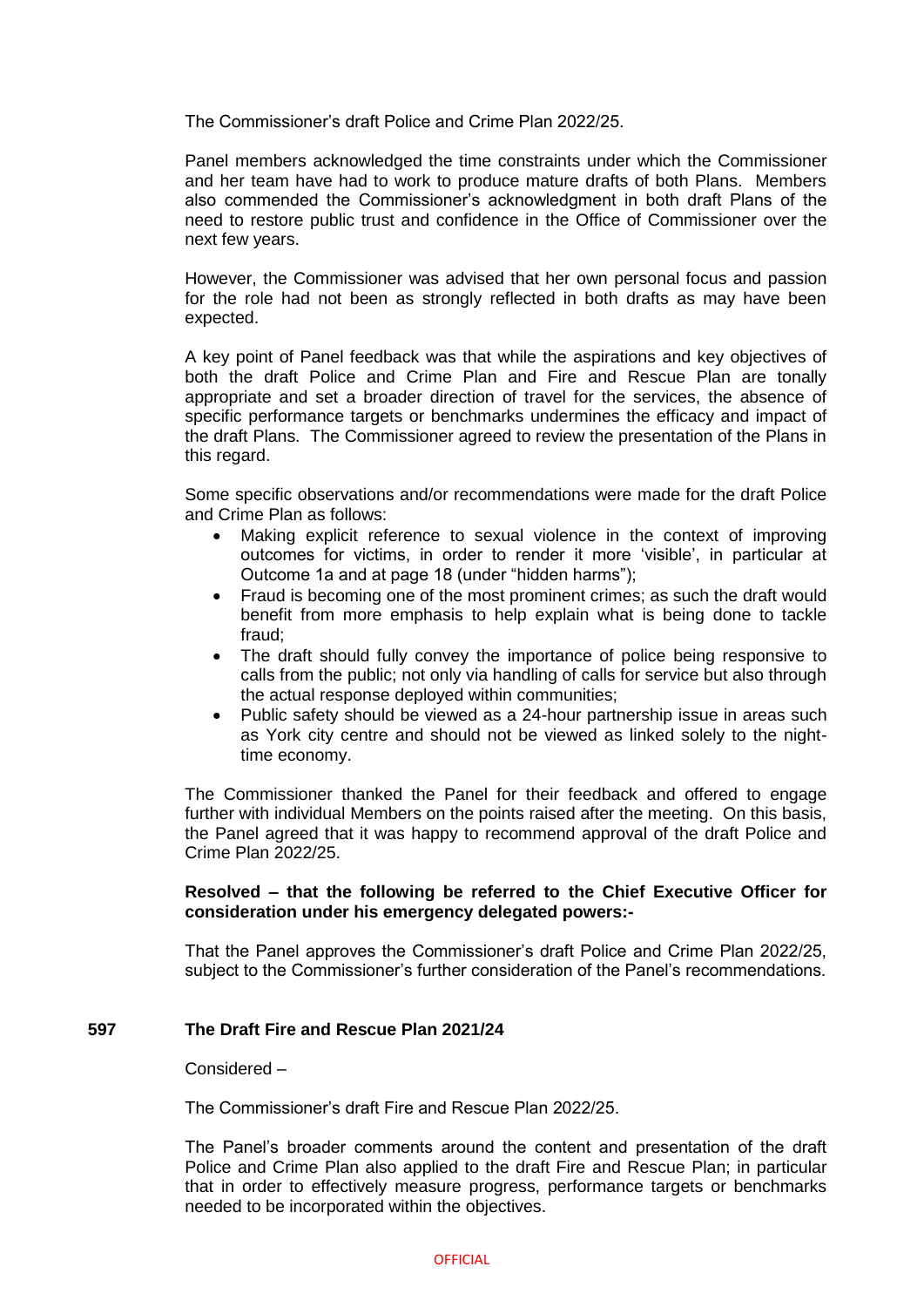Members sought further operational detail from the Interim Chief Fire Officer around some of the references in the draft such as around the use of mass decontamination units and the development of the on-call service. Members noted the ambitions of the draft Plan but reflected that the changes in senior leadership within the service over the last three or four years risked impacting on morale. The Commissioner concurred that a period of stability in leadership will be important and that the recruitment exercise for Chief Fire Officer had just been launched, following the announcement of Jonathan Foster's forthcoming retirement.

## **Resolved – that the following be referred to the Chief Executive Officer for consideration under his emergency delegated powers:-**

That the Panel approves the Commissioner's draft Fire and Rescue Plan 2022/25, subject to the Commissioner's further consideration of the Panel's recommendations.

## **598 Enable NY programme: progress update**

#### Considered –

The Commissioner's progress update report on the EnableNY programme.

Ray Ward, Managing Director of EnableNY, outlined the key points from the report. EnableNY has been fully functional operationally since July 2021. Reference was made to the various ways in which the shared services provision had been developed, such as through new contracts and job roles to enable some staff to work across both services. The Panel were advised that the changes have been challenging for staff, having to adjust to working collaboratively across a shared service. A recent staff survey provided a useful mechanism for reviewing how staff had found the changes. Technology is a key area for development where equipment has been consolidated. The programme is taking the opportunity where agreements come to an end to cycle police and fire together.

Panel Members were keen to establish that the programme will deliver against its initial aims. The Commissioner expressed confidence that Enable continues to provide the right vehicle for the changes needed. The Panel were also keen to identify whether there are further opportunities being explored around shared estates. A piece of work has been commissioned from EnableNY on this and is currently underway.

The Commissioner was thanked for the update report and Panel requested that a further update is provided early next year. It was also suggested that it would be helpful for Panel members undertaking a familiarisation visit to the OPFCC in future to also receive an overview of the Enable programme.

## **Resolved –**

That the Panel notes the report provided.

# **599 Work Programme**

Considered –

The outline work programme for the Police, Fire and Crime Panel.

**OFFICIAL** It was agreed that an item on tackling fraud would be incorporated into the work programme. Hate crime will also continue to feature as a regular annual update; the